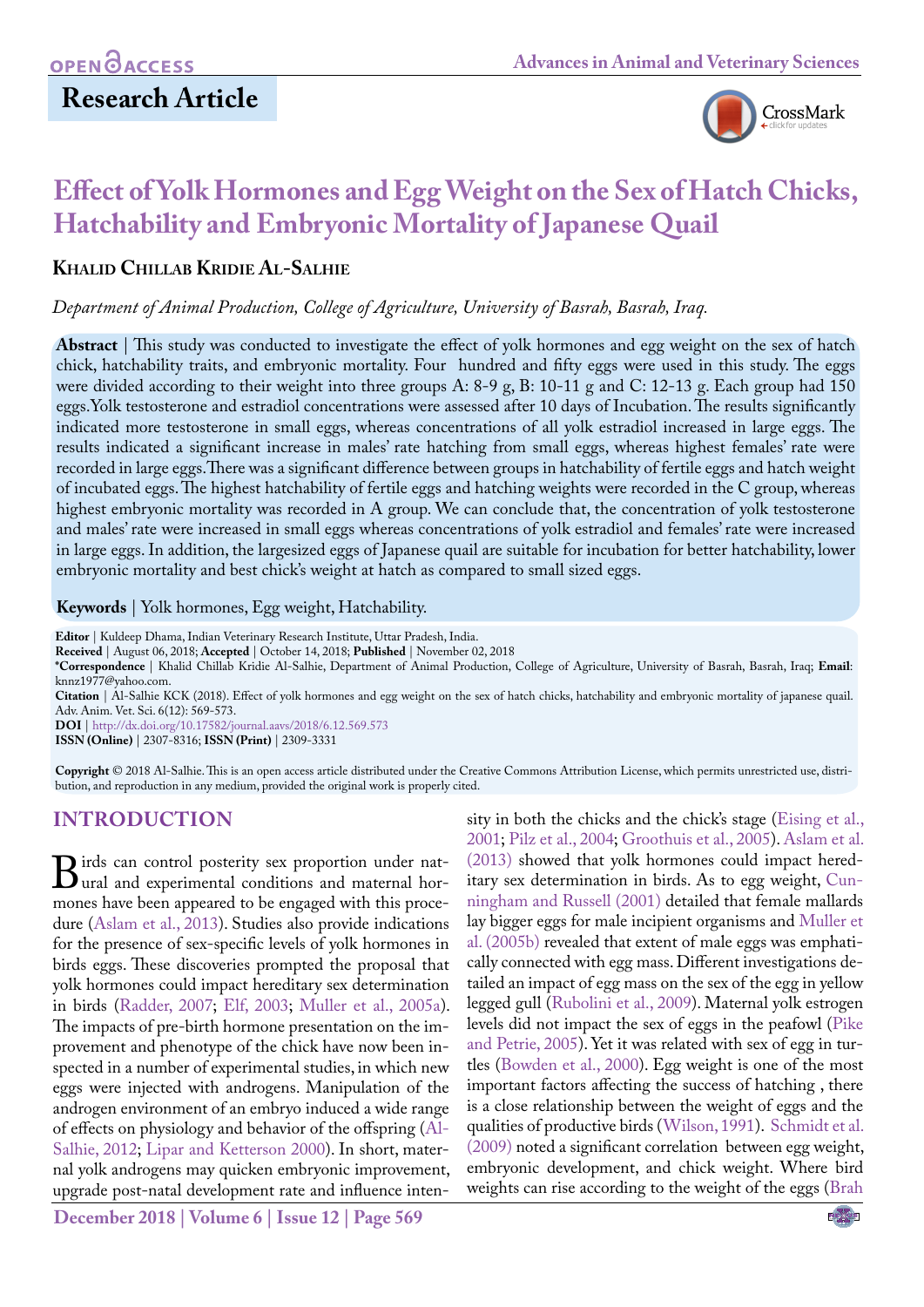# **OPEN**<sub>d</sub>

**Advances in Animal and Veterinary Sciences**

[et al., 2001](#page-3-13); [Kucukyilmaz et al., 2001\)](#page-3-14). The consideration of various scientists' research has been centered around the relation between egg weight and the impact on hatching success and chick quality [\(Rashid et al., 2013](#page-3-15)).Various investigations have demonstrated a solid positive connection between pre-brooding egg weight, long of storage periods, chicks weight and growth performance in various types of poultry [\(Farooq et al., 2001,](#page-3-16) [Petek et al., 2003\)](#page-3-17). Precise information on hatchability and sex of hatch chick in relationship to yolk hormones and egg weight of a specific assortment of birds can be useful in consistent choice of fertile eggs. Therefore, the present study was designed to investigate the effect of yolk hormones and egg weight on the sex of hatch chick, hatchability traits and [embryonic](http://www.sciencedirect.com/science/article/pii/004896978690104X) [mortality](http://www.sciencedirect.com/science/article/pii/004896978690104X) of Japanese quail.

# **MATERIALS AND METHODS**

The study was carried out at Quail's Field, College of Agriculture, University of Basrah, Iraq. A total 450 eggs of Japanese quails have obtained 250 female quails, at 10 weeks of age. The birds were housed as 1 male: 2 female per cage of  $71 \times 71 \times 51$  cm. Feed containing 20.60% crude protein and 2904 metabolizable energy (kcal/kg). Feed and water were allowed *ad libitum* and natural daylight was supplemented with artificial light to give an 18-hour photoperiod.

### **Eggs Collection**

Eggs were collected every day during 10 days and weighted by using a digital scale and then according to their weight divided into three groups A: 8-9 g, B: 10-11 g and C: 12- 13 g. Each group had 150 eggs with 50 eggs per replicate.

### **Eggs Hatching**

Local hatcher with 1000 quail eggs capacity was used. The incubation temperature for the first 14 days of incubation was 37.8 °C, after which it was reduced to 37.5 °C for the end of the incubation period. The relative humidity of 60% for the first 14 days of incubation and 75 % for the end period. Automatic turning devices were used to turn the eggs 12 times in 24 hours up to the  $14^{\text{th}}$ day of incubation.

### **Eggs Hormones Assay**

In 10<sup>th</sup>day of incubation, 15 eggs were taken from all groups to steroid assay (testosterone and estradiol) in yolk at this stage of embryonic development according ([Pilz et](#page-3-11) [al., 2005\)](#page-3-11).

### **Hatchability and Embryonic Mortality**

The eggs were transferred to the hatching boxes and arranged separately. Unhatched eggs were broken then dead embryos were weighted by using a digital scale. Hatchability and embryonic mortality rates from the fertile eggs

were calculated in percent according [\(Patra et al., 2016;](#page-3-18) [Al-](#page-3-4)[Salhie, 2012\)](#page-3-4).

### **Chicks Sexes**

After 4<sup>th</sup> week of hatching, male and female rates from chicks hatching were calculated in percent by feathers color then females are characterised by light tan feathers with black speckling on the throat and upper breast whereas, males have rusty brown throat and breast feathers.

### **STATISTICAL ANALYSIS**

Collected data were subjected to one-way analysis of variance (ANOVA) and differences were considered to be significant L.S.D if P was < 0.05. [SPSS Statistics 18 .0 \(2009\)](#page-4-3) was used for statistical analysis.

# **RESULTS AND DISCUSSION**

### **Yolk Hormones**

The results of the effect of egg weight on yolk testosterone (ng/ml) and estradiol (pg/ml) concentrations after 10 days of incubation was presented in [Table 1.](#page-2-0) The results were found significant (P<0.05) between groups. Group A has a significant increase in testosterone concentration (1.40 ng/ ml) compared with groups B and C (1.20 and 0.99 ng/ml respectively), while group B has a significant higher level of testosterone concentration (1.20 ng/ml) compared with group C(0.99 ng/ml). On the other hand, the results indicate that Group C has a significant increase in estradiol concentration (1.60 pg/ml)compared with groups A and B (0.98 and 0.99 pg/ml respectively). May be due to the containment of small eggs higher amount of testosterone hormone to the fact that the females producing the eggs have a higher social ranking than others. [Schwabl, \(1997\)](#page-4-4)  noted that female sparrows which have a higher social ranking than others deposits larger amounts of testosterone in eggs. The results in our study agree with [Aslam et al.](#page-3-0)  [\(2013\)](#page-3-0) who found a relationship between yolk and rogen and egg characteristics. The difference in the concentration of the yolk hormones may be due to the female's social and physical conditions ([Eising et al., 2001](#page-3-6)[; Schwabl, 1996a,](#page-4-5)[b](#page-4-6)). On the other hand, yolk hormone levels are affected by the density of breeding ([Schwabl, 1997\)](#page-4-4), the attractiveness of males [\(Gil et al., 1999\)](#page-3-19).

### **Hatchability and Sex of Hatching Chick**

The results of the effect of egg weight and yolk hormones after 10 days of Incubationon hatchability and males' and females' rate are indicated in [Table 2.](#page-2-1) The results were found significant (P<0.05) between groups. Group C has a significant increase in hatchability of fertile eggs (80.60%) compared with groups A and B (45.74 and 77.73% respectively), while group B has a significant increase in hatchability of fertile eggs (77.73%) compared with group A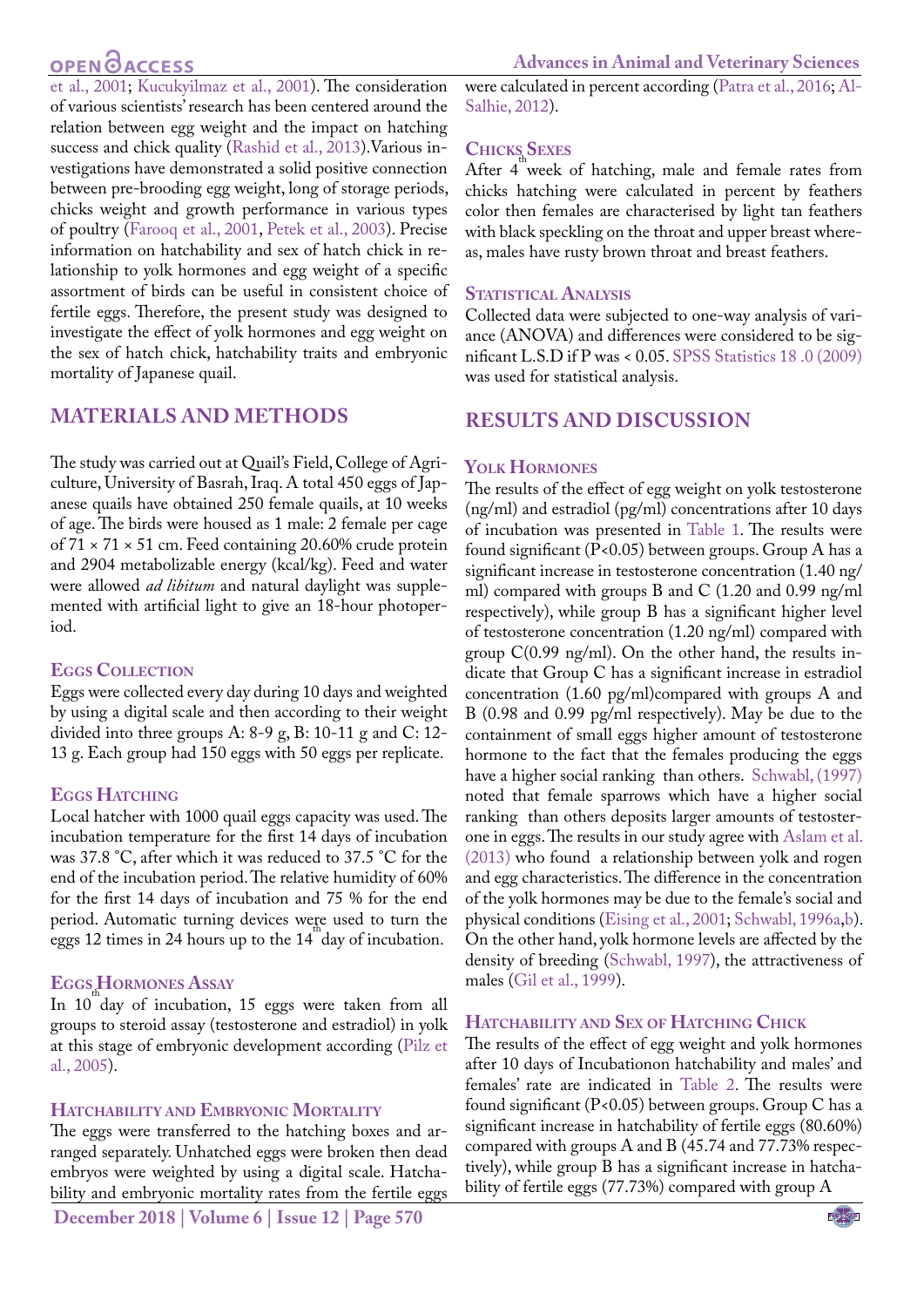## **OPEN**OACCESS

<span id="page-2-0"></span>(45.74%).The results on hatchability in our investigation concur with [Anandh et al. \(2012\)](#page-3-20) who found that the fertile egg hatchability rate expanded according to the weight of turkey egg. [Alabi et al. \(2012\)](#page-3-21) examining the impact of egg weight on hatchability and consequent performance of chicks from 1 to 7 weeks of age found that the weight of eggs affected all parameters estimated aside from the embryonic mortality, and furthermore asserted that chickens which hatch from biggest eggs had higher weight gain and live weight at 7 weeks than those incubated from medium and small eggs. The difference in hatchability between groups may be due to large eggs have nutrients higher than small eggs, so hatch chicks get his nutritional needs ([Constantini and Panella, 1984\)](#page-3-22). The results of [Table 2](#page-2-1) indicate a significant increase in males' rate which hatching from small eggs (66.66%), whereas highest females' rates were recorded in large eggs (66.26%). This results is agree with ([Sturkie, 1986](#page-4-7)) who showed testosterone concentrations were higher for male eggs than for female eggs in eggs of prevailing females. [Petrie et al. \(2001\)](#page-3-23) indicated the first explanation, avian embryos are known to produce levels of estradiol higher in female embryos and testosterone higher in male embryos by 7.5 days of incubation.On the other hand, the authors suggested that yolk maternal hormones could play an important role in sex determination at the early embryonic development in birds [\(Muller et al., 2005a](#page-3-3)). [Muller et al.](#page-3-24) [\(2002\) d](#page-3-24)iscovered contrasts in yolk levels of testosterone among male and female eggs and announced that hen social status was related with hen body weight.

#### **HATCHING TRAITS**

The results of the effect of egg weight and yolk hormones after 10 days of incubation on the weight of hatch chick, the weight of dead embryos and embryonic mortality are shown in [Table 3.](#page-2-2) The results significantly  $(P<0.05)$  influenced the weight of hatch chick and embryonic mortality. Large eggs (group C) had higher  $(P \le 0.05)$  weight of hatch chick (8.14g) compared with other groups (A and B). These findings were similar with that of [Patra et al. \(2016\)](#page-3-18) who found similar results in poultry varieties, concluded that the higher weight of hatch chick is the result of higher nutrient content in larger eggs. On other hand, large eggs (group C) have lower (P<0.05) embryonic mortality (19.39%) compared with other groups (A and B). This result was similar with that of [Farooq et al. \(2001\)](#page-3-16) who indicated the small eggs produced proportionately smaller chickens, which mostly suffer from subsequent growth and production performance than chicks hatched from larger eggs.The difference between groups may be due to large eggs have nutrients higher than small eggs, so hatch chicks get their nutritional needs ([Constantini and Panella, 1984\)](#page-3-22). Or maybe due to the large eggs contain most of yolk steroid hormones which increase the size and strength of the hatching muscle, which helps the chick as it breaks out of

**December 2018 | Volume 6 | Issue 12 | Page 571**

#### **Advances in Animal and Veterinary Sciences**

its shell ([Lipar and Ketterson 2000,](#page-3-5) [von Engelhardt et al.,](#page-4-8)  [2006\)](#page-4-8). The results show no significant difference between groups in weight of embryos dead. From this study, we can conclude that, the concentration of yolk testosterone and male's rate was increased in small eggs whereas concentrations of yolk estradiol and female's rate were increased in large eggs. In addition, the large-sized eggs of Japanese quail are suitable for incubation for better hatchability, lower embryonic mortality and best chick's weight at hatch as compared to small sized eggs.

| Table 1: Effect of egg weight on yolk testosterone (ng/   |
|-----------------------------------------------------------|
| ml) and estradiol (pg/ml) concentrations after 10 days of |
| incubation (mean $\pm$ stander error)                     |

| <b>Yolk hormones</b><br>Groups | <b>Testosterone</b><br>concentrations<br>(ng/ml) | Estradiol<br>concentrations<br>(pg/ml) |
|--------------------------------|--------------------------------------------------|----------------------------------------|
| A                              | $1.40 \pm 0.057$ a                               | $.98 \pm 0.005$ b                      |
| B                              | $1.20 \pm 0.057$ b                               | $.99 \pm 0.005$ b                      |
| $\mathcal{C}$                  | $.99 \pm 0.005$ c                                | $1.60 \pm 0.057$ a                     |
| Sig.                           | $\frac{1}{2}$                                    | $\frac{1}{2}$                          |

A: egg weight 8-9 g, B: egg weight 10-11 g, and C: egg weight 12-13 g.

\* Means are significantlydifferent at p < 0.05.

<span id="page-2-1"></span>

| <b>Table 2:</b> Effect of egg weight and yolk hormones after 10 |  |
|-----------------------------------------------------------------|--|
| days of incubation on hatchability and males, females' rate     |  |
| (mean ± stander error)                                          |  |

| <b>Traits</b><br><b>Groups</b> | Hatchability<br>(%)                   | <b>Males rate</b><br>(%) | <b>Females rate</b><br>(%) |
|--------------------------------|---------------------------------------|--------------------------|----------------------------|
| $\mathsf{A}$                   | $45.74 \pm 0.26$ c 66.66 $\pm$ 2.40 a |                          | $33.33 \pm 2.40$ c         |
| B                              | $77.73 + 0.29$ b                      | $40.74 \pm 0.15$ b       | $59.26 \pm 0.15$ b         |
| $\mathcal{C}$                  | $80.60 \pm 0.28$ a                    | $33.73 \pm 0.72$ c       | $66.26 \pm 0.72$ a         |
| Sig.                           | 水                                     | $*$                      | $\frac{1}{2}$              |

A: egg weight 8-9 g, contains 1.40 (ng/ml) testosterone and 0.98 (pg. /ml) estradiol, B: egg weight 10-11 g, contains 1.20 (ng/ ml) testosterone and 0.99 (pg. /ml) estradiol and C: egg weight 12-13 g, contains  $0.99 \text{ (ng/ml)}$  testosterone and  $1.60 \text{ (pg. /ml)}$ estradiol.

\* Means are a significantly different at p < 0.05

<span id="page-2-2"></span>**Table 3:** Effect of egg weight and yolk hormones after 10 days of Incubation on the weight of hatch chick, the weight of dead embryos and embryonic mortality (mean ± stander error)

| <b>Traits</b><br><b>Groups</b>                                   | The weight of<br>hatch chick<br>$\left( \rho \right)$ | The weight of<br>dead embryos mortality<br>$\left( g\right)$ | Embryonic<br>(%)    |  |
|------------------------------------------------------------------|-------------------------------------------------------|--------------------------------------------------------------|---------------------|--|
| A                                                                | $6.73 \pm 0.008$ a                                    | $5.86 \pm 0.637$                                             | $54.26 \pm 0.265$ a |  |
| B                                                                | $7.34 \pm 0.230$ b                                    | $6.36 \pm 0.197$                                             | $22.26 \pm 0.297$ b |  |
| $\mathcal{C}$                                                    | $8.14 \pm 0.034$ c                                    | $6.96 \pm 0.035$                                             | $19.39 \pm 0.280$ c |  |
| Sig.                                                             | $*$                                                   | N.S                                                          | $\mathbf{g}_k$      |  |
| A: egg weight 8-9 g, contains 1.40 (ng/ml) testosterone and 0.98 |                                                       |                                                              |                     |  |

NE**X**US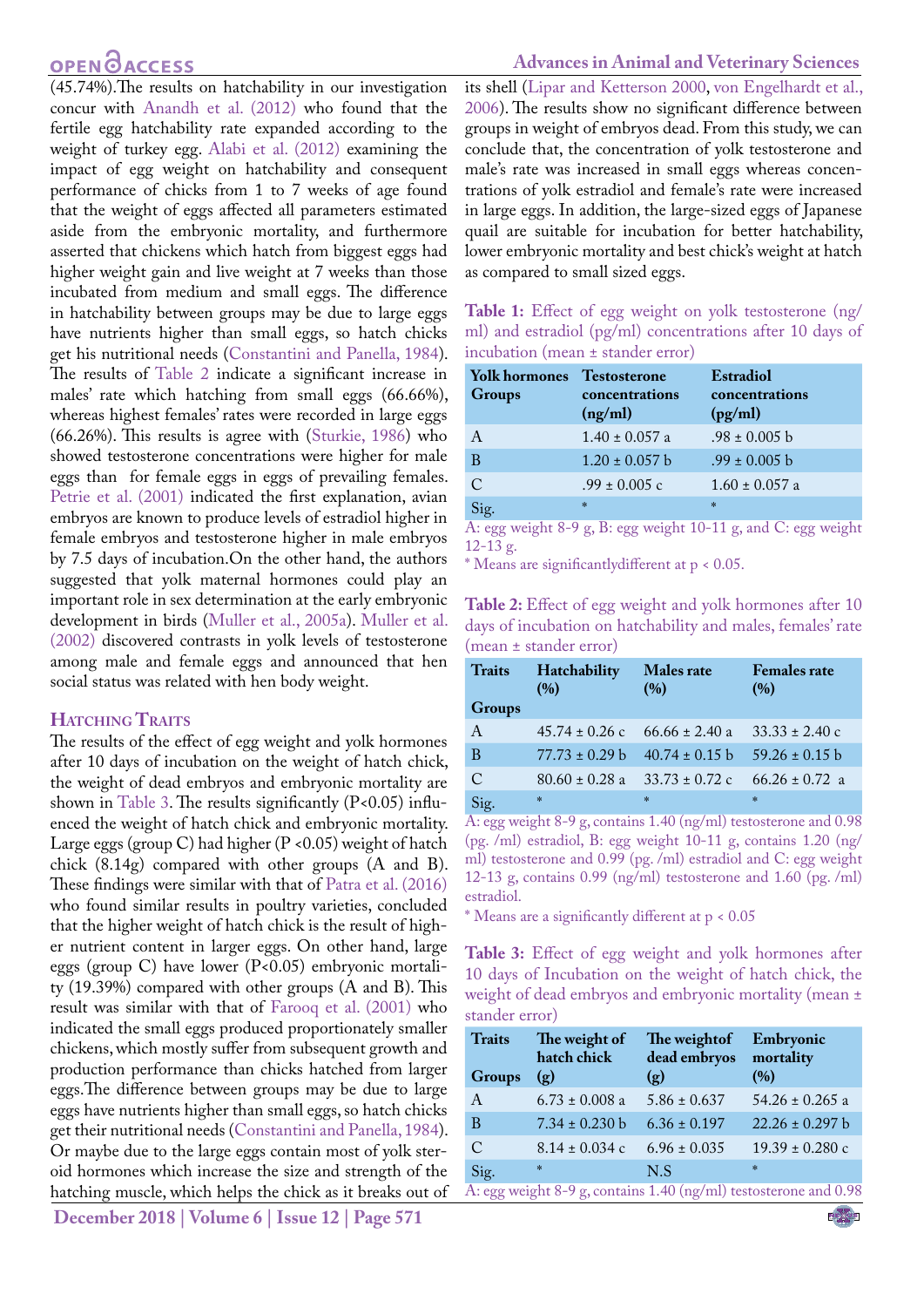# **OPEN CACCESS**

**Advances in Animal and Veterinary Sciences**

(pg./ml) estradiol , B: egg weight 10-11 g , contains 1.20 (ng/ml) testosterone and 0.99 (pg./ml) estradiol and C: egg weight 12-13 g, contains 0.99 (ng/ml) testosterone and 1.60 (pg./ml) estradiol. \* Means are a significantly different at p < 0.05

### **Acknowledgements**

The author is very much grateful to Field of quail birds, College of Agriculture, University of Basrah for the financial support to this study**.**

## **conflict of interest**

There is no conflict of interest.

#### **REFERENCES**

- <span id="page-3-21"></span>• Alabi OJ, Ngambi JW, Norris D, Mabelebele M (2012). Effects of egg weight on hatchability and subsequent performance of Potchefstroom Koekoek Chicks. Asian J. Anim. Vet. Adv. **7**: 718–725. [https://doi.org/10.3923/ajava.2012.718.725](https://doi.org/10.3923/ajava.2012.718.725 )
- <span id="page-3-4"></span>• Al-Salhie K Ch K (2012). Effect of in Ova Injection of Testosterone and Estrogen Hormones and Vitamin C on Some Reproductive, Physiological, Behavioral and Productive Traits of Japanese Quail (Coturnix japonica). Ph.D.Thesis, the University of Basrah.
- <span id="page-3-20"></span>• Anandh AM, Jagatheesan PNR, Kumar PS, Rajarajan G, Paramsivam A ( 2012). Effect of egg weight on egg traits and hatching performance of Turkey (*Meleagrisgallopavo*) eggs. Iranian J. Appl. Anim. Sci. **2**: 391–395.
- <span id="page-3-0"></span>• [Aslam MA,](https://www.ncbi.nlm.nih.gov/pubmed/?term=Aslam MA%5BAuthor%5D&cauthor=true&cauthor_uid=23510857) [Hulst M](https://www.ncbi.nlm.nih.gov/pubmed/?term=Hulst M%5BAuthor%5D&cauthor=true&cauthor_uid=23510857), [Hoving-Bolink RA](https://www.ncbi.nlm.nih.gov/pubmed/?term=Hoving-Bolink RA%5BAuthor%5D&cauthor=true&cauthor_uid=23510857), [Smits MA,](https://www.ncbi.nlm.nih.gov/pubmed/?term=Smits MA%5BAuthor%5D&cauthor=true&cauthor_uid=23510857) [De Vries](https://www.ncbi.nlm.nih.gov/pubmed/?term=de Vries B%5BAuthor%5D&cauthor=true&cauthor_uid=23510857) [B,](https://www.ncbi.nlm.nih.gov/pubmed/?term=de Vries B%5BAuthor%5D&cauthor=true&cauthor_uid=23510857) [Weites I,](https://www.ncbi.nlm.nih.gov/pubmed/?term=Weites I%5BAuthor%5D&cauthor=true&cauthor_uid=23510857) [Groothuis TGG](https://www.ncbi.nlm.nih.gov/pubmed/?term=Groothuis TG%5BAuthor%5D&cauthor=true&cauthor_uid=23510857), [Woelders H](https://www.ncbi.nlm.nih.gov/pubmed/?term=Woelders H%5BAuthor%5D&cauthor=true&cauthor_uid=23510857) (2013). Yolk concentrations of hormones and glucose and egg weight and egg dimensions in unincubated chicken eggs, in relation to egg sex and hen body weight. [Gen. Comp. Endocrinol.](https://www.ncbi.nlm.nih.gov/pubmed/23510857) 15. 187:15-2[2. https://doi.org/10.1016/j.ygcen.2013.02.045](. https://doi.org/10.1016/j.ygcen.2013.02.045 )
- <span id="page-3-12"></span>• Bowden RM, Ewert MA, Nelson CE (2000). Environmental sex determination in a reptile varies seasonally and with yolk hormones. Proceedings of the Royal Society B: Biolog. Sci. 267: 1745–1749.
- <span id="page-3-13"></span>• Brah GS, Chaudhary ML, Sandhu JS (2001). Direct and correlated responses to selection for 4-week body weight in two lines of Japanese quails. Arch. Tierz. Dummerstorf. 44 (1) 99-108. [https://doi.org/10.5194/aab-44-99-2001](https://doi.org/10.5194/aab-44-99-2001 )
- <span id="page-3-22"></span>• Constantini F, Panella F (1984). Correlations between egg weight chick weight and broilers performance. Anim. Breed. 51: 35-40.
- <span id="page-3-9"></span>• Cunningham EJA, Russell AF (2001). Maternal investment – sex differences in avian yolk hormone levels – reply. Nature. 412. 498–499. [https://doi.org/10.1038/35087655](https://doi.org/10.1038/35087655 )
- <span id="page-3-6"></span>• Eising CM, Eikenaar C, Schwabl H, Groothuis TGG (2001). Maternal androgens in black-headed gull (Larusridibundus) eggs: consequences for chick development. Proc. R. Soc. B 268" 839–846[. https://doi.org/10.1098/rspb.2001.1594]( https://doi.org/10.1098/rspb.2001.1594 )
- <span id="page-3-2"></span>• Elf PK (2003).Yolk steroid hormones and sex determination in reptiles with TSD**.** Rev. Gen. Comp. Endocrinol. 132: 349–355**.** [https://doi.org/10.1016/S0016-6480\(03\)00098-4](https://doi.org/10.1016/S0016-6480(03)00098-4 )
- <span id="page-3-16"></span>• Farooq M, Aneela K, Durrani FR, Muqarrab AK, Chand N, Khurshid A (2001). Egg and shell weight, hatching and

production performance of Japanese broiler quail. Sarhad J. Agric. **17**: 289–293.

- <span id="page-3-19"></span>• Gil D, Graves J, Hazon N, Wells A (1999). Male attractiveness and differential testosterone investment in zebra finch eggs. Sci. 286: 126–128. [https://doi.org/10.1126/](https://doi.org/10.1126/science.286.5437.126 ) [science.286.5437.126](https://doi.org/10.1126/science.286.5437.126 )
- <span id="page-3-8"></span>• Groothuis TGG, Muller W, von Engelhardt N, Carere C, Eising CM (2005). Maternal hormones as a tool to adjust offspring phenotype in avian species. Neurosci. Biobehav. Rev. 29: 329–352. [https://doi.org/10.1016/j.neubiorev.2004.12.002](https://doi.org/10.1016/j.neubiorev.2004.12.002 )
- <span id="page-3-14"></span>• Kucukyilmaz K, Baser E, Erensayin C, Orhan H, Arat E ( 2001). Effect of egg weight on the hatchability, fattening performance and egg yield traits of Japanese quail. J. Central Anim. Res. Ins. 11: 6-12.
- <span id="page-3-5"></span>• Lipar JL, Ketterson ED (2000). Maternally derived yolk testosterone enhances the development of the hatching muscle in the red-winged blackbird Aegeliusphoeniceus. Proc. R. Soc. B 267. 2005–2010. (Doi: 10.1098/ rspb.2000.1242.). [https://doi.org/10.1098/rspb.2000.1242](https://doi.org/10.1098/rspb.2000.1242 )
- <span id="page-3-3"></span>• Muller W, Groothuis TGG, Kasprzik 1A, Dijkstra C, Alatalo RV, Siitari H (2005a)**.** Prenatal androgen exposure modulates cellular and humoral immune function of blackheaded gull chicks**.** Proc. R. Soc. B. 272. 1971–1977**.** [https://](https://doi.org/10.1098/rspb.2005.3178 ) [doi.org/10.1098/rspb.2005.3178](https://doi.org/10.1098/rspb.2005.3178 )
- <span id="page-3-24"></span>• Muller W, Eising CM, Dijkstra C, Groothuis TGG (2002). Sex differences in yolk hormones depend on maternal social status in Leghorn chickens (Gallus gallusdomesticus). Proceedings of the Royal Society B: Biolog. Sci. 269: 2249– 2255.
- <span id="page-3-10"></span>• Muller W, Groothuis TGG, Eising CM, Daan S, Dijkstra C ( 2005b). Within clutch co-variation of egg mass and sex in the black-headed gull. J. Evol. Biol. 18: 661–668[. https://doi.]( https://doi.org/10.1111/j.1420-9101.2004.00859.x ) [org/10.1111/j.1420-9101.2004.00859.x]( https://doi.org/10.1111/j.1420-9101.2004.00859.x )
- <span id="page-3-18"></span>• Patra MK, Sanchu V, Ngullie E, Hajra DK, Deka BC (2016). Influence of egg weight on fertility and hatchability of backyard poultry varieties maintained under institutional farm conditions. Indian J. Anim. Sci. 86(8): 869–872.
- <span id="page-3-17"></span>• Petek M, Baspinar H, Ogan M (2003). Effects of egg weight and length of storage on hatchability and subsequent growth performance of Quail. South African J. Anim. Sci. **33**: 242– 247.
- <span id="page-3-23"></span>• Petrie M, Schwabl H, Brande-Lavridsen N, Burke T (2001). Sex differences in avian yolk hormone levels. Nature. 412. 498[. https://doi.org/10.1038/35087652]( https://doi.org/10.1038/35087652 )
- <span id="page-3-11"></span>• Pike TW, Petrie M (2005). Offspring sex ratio is related to paternal train elaboration and yolk corticosterone in peafowl. Biol. Lett. UK 1. 204–207. [https://doi.org/10.1098/](https://doi.org/10.1098/rsbl.2005.0295 ) [rsbl.2005.0295](https://doi.org/10.1098/rsbl.2005.0295 )
- • Pilz KM, Adkins-Regan E, Schwabl H (2005). No sex difference in yolk steroid concentrations of avian eggs at laying. Biol. Lett. 1: 318–321. [https://doi.org/10.1098/rsbl.2005.0321](https://doi.org/10.1098/rsbl.2005.0321 )
- <span id="page-3-7"></span>• Pilz KM, Quiroga M, Schwabl H, Adkins-Regan E (2004). European starling chicks benefit from high yolk testosterone levels during a drought year. Horm. Behav. 46: 179–192. [https://doi.org/10.1016/j.yhbeh.2004.03.004](https://doi.org/10.1016/j.yhbeh.2004.03.004 )
- <span id="page-3-1"></span>• Radder RS (2007). Maternally derived egg yolk steroid hormones and sex determination: Review of a paradox in reptiles, J. Biosci. 32(6): 1213–1220. [https://doi.org/10.1007/s12038-](https://doi.org/10.1007/s12038-007-0123-z ) [007-0123-z](https://doi.org/10.1007/s12038-007-0123-z )
- <span id="page-3-15"></span>• Rashid A, Khan SH, Abbas G, Amer MY, Khan MJ, Iftikhar N (2013). Effect of egg weight on hatchability and hatchling weight in Fayoumi, Desi and crossbred (Rhode Island Red X Fayoumi) chickens, Vet. World. 6(9): 592-595. [https://doi.](https://doi.org/10.5455/vetworld.2013.592-595 )